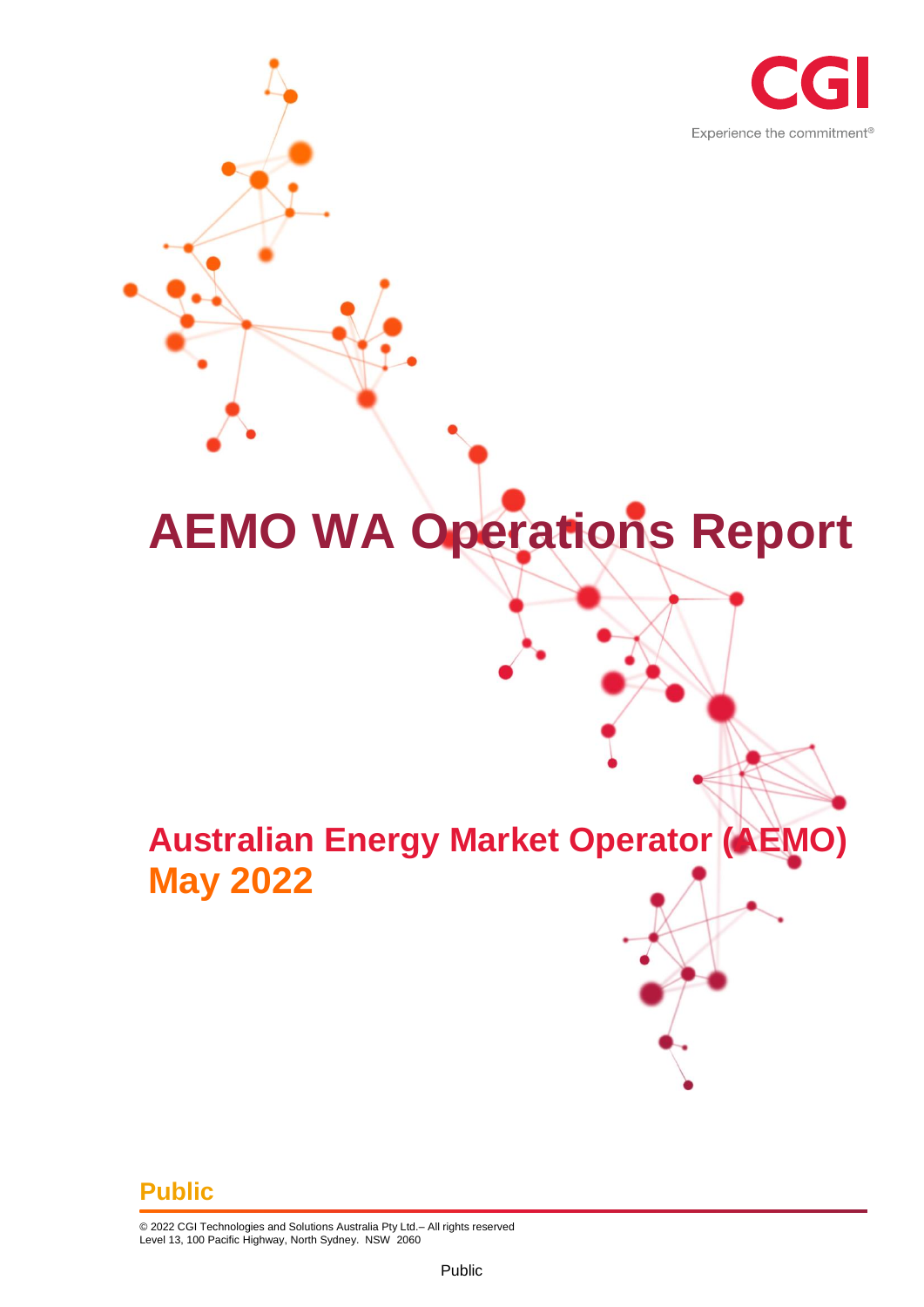



prepared for the sole and exclusive use of GRMS (WA) Operations and therefore, is considered to be proprietary by CGI Technologies and Solutions Australia Pty Ltd.. It may not be made available to anyone other than the addressee or persons within the addressee's organisation who are designated to read this report; nor may it be copied, reproduced, modified, altered, or circulated to any third party, in any form or media, without the prior written consent of CGI Technologies and Solutions Australia Pty Ltd.

All rights are reserved.

#### **Public**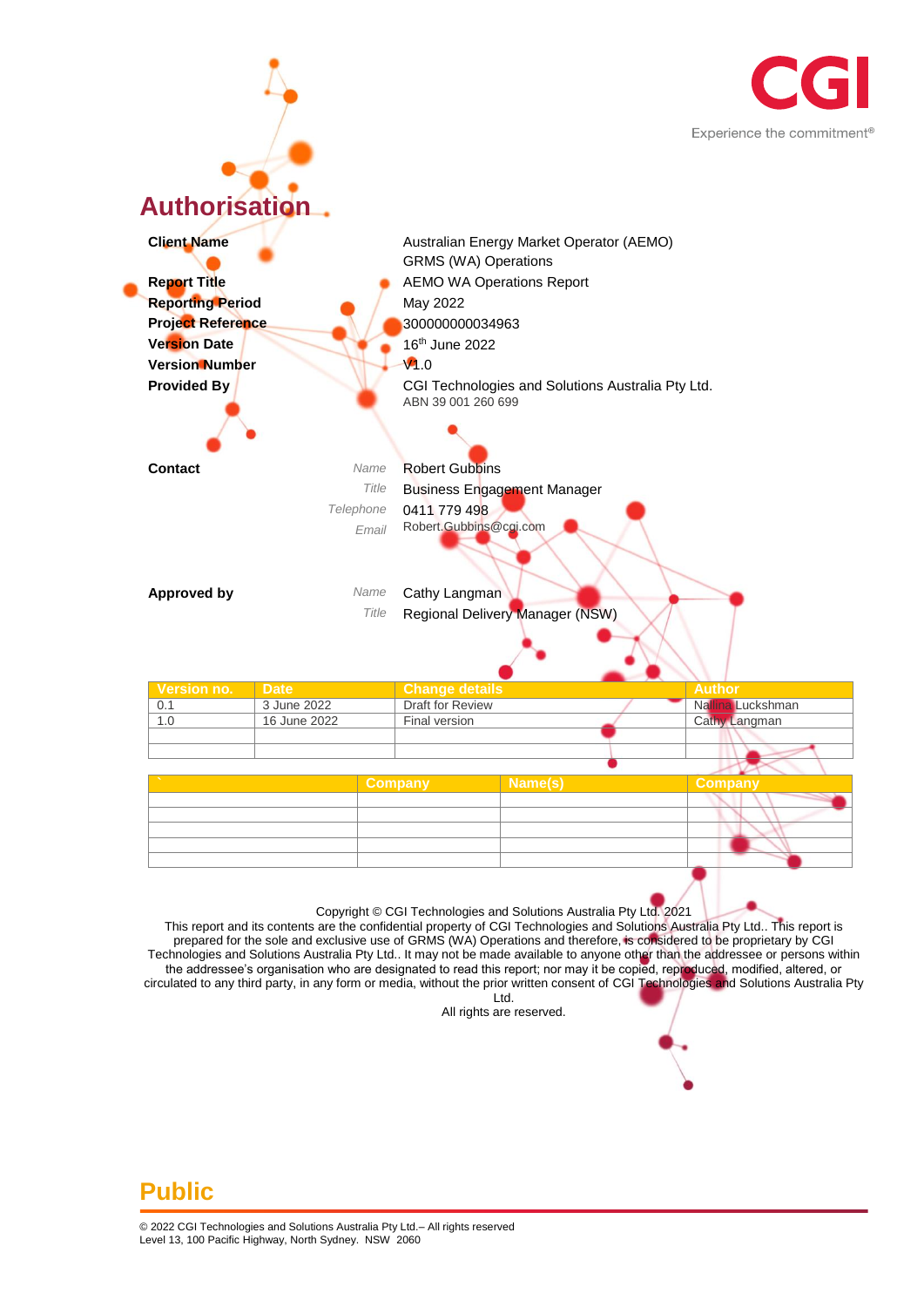$\mathbf{I}$ 



## **Table of Contents**

| 1 <sup>1</sup> |  |
|----------------|--|
| 1.1            |  |
| 1.2            |  |
| 1.3            |  |
| 1.4            |  |
| $\overline{2}$ |  |
| 2.1            |  |
| 2.2            |  |
| 2.3            |  |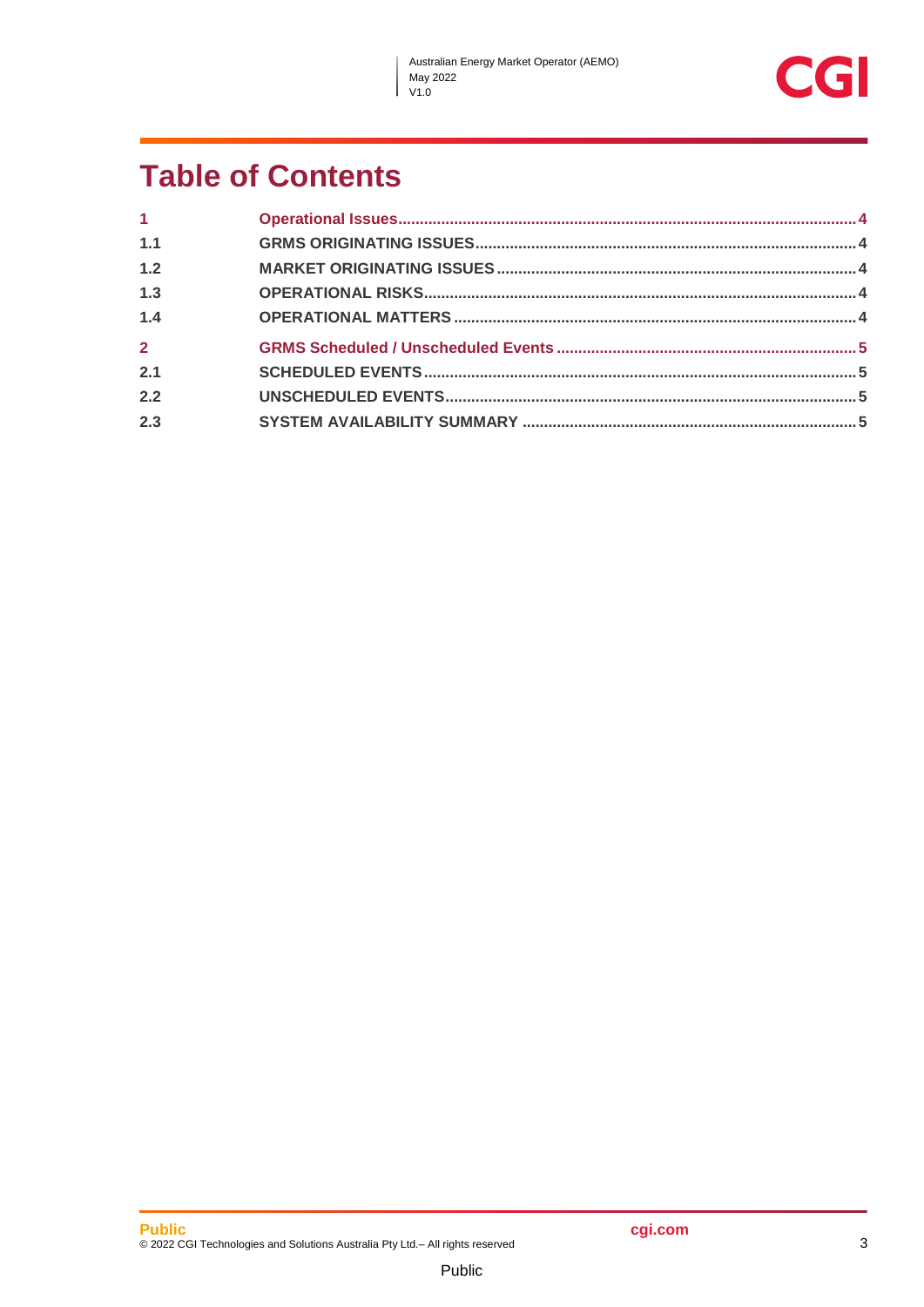

### <span id="page-3-0"></span>**1 Operational Issues**

This section of the report outlines any operational issues encountered by the GRMS or the operational team during the month which either impacted, or had the potential to impact the delivery of WA GRMS services.

#### <span id="page-3-1"></span>**1.1 GRMS Originating Issues**

This section describes operational issues which originated from the GRMS and had a direct impact either on the WA market, CGI's service levels or AEMO's adherence to the Retail Market Procedures (RMP).

There are no GRMS operational issues to report this month.

#### <span id="page-3-2"></span>**1.2 Market Originating Issues**

This section describes operational issues which originated from outside the bounds of the GRMS which caused subsequent market impact or required significant input from the CGI operational team to resolve. Market originating issues may also have had an impact on CGI's service levels and AEMO's adherence with the RMP although in most cases, CGI will claim concession from service failures resulting from issues described in this section.

There are no Market originating issues to report this month.

#### <span id="page-3-3"></span>**1.3 Operational Risks**

Operational risks are situations which, if not managed appropriately may become operational issues which have the potential to impact CGI, AEMO or the WA market. Current risks which CGI are managing and of which AEMO should be aware are described below.

No new operational risks have been identified.

#### <span id="page-3-4"></span>**1.4 Operational Matters**

There are no operational matters to report this month.

Public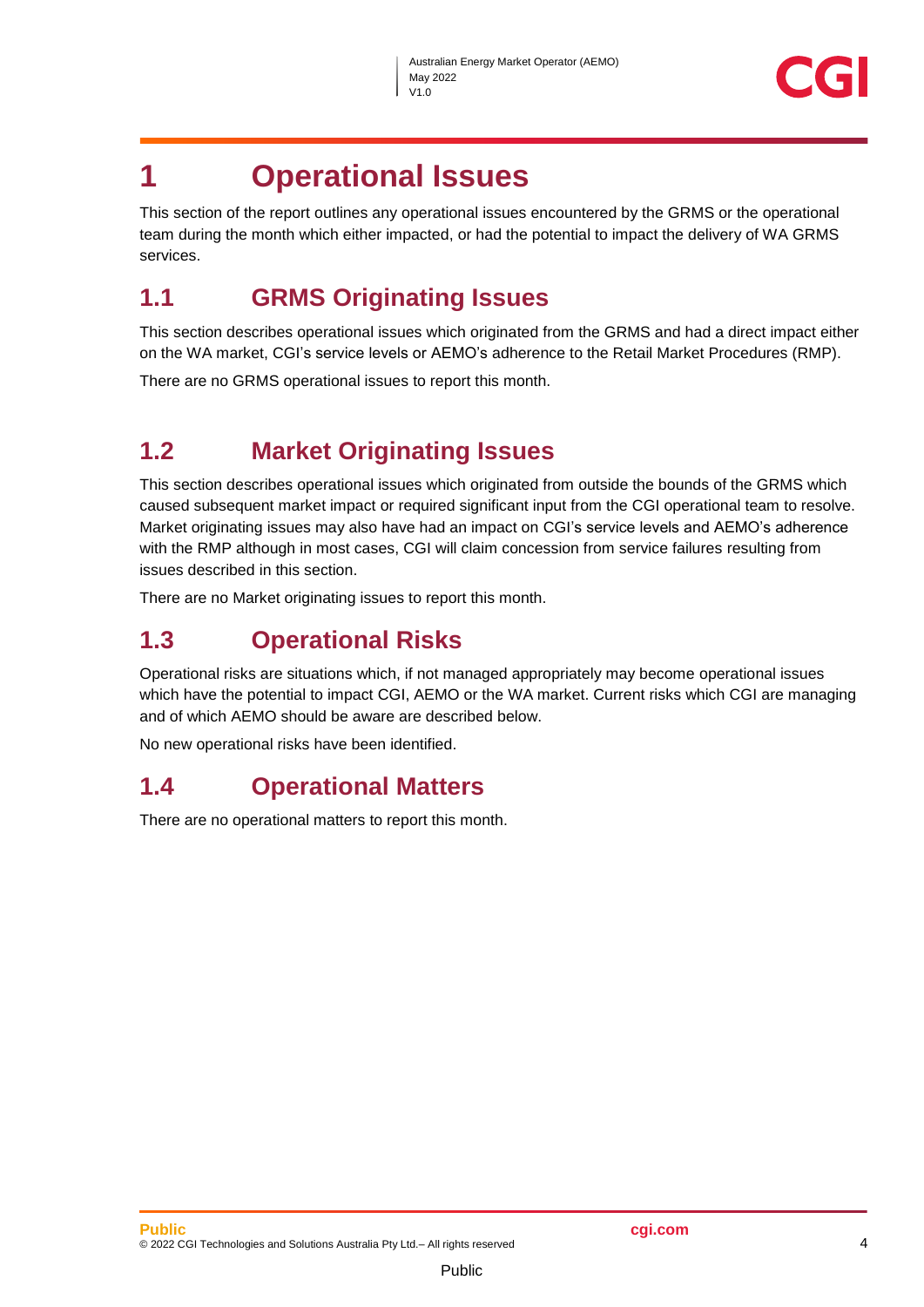## <span id="page-4-0"></span>**2 GRMS Scheduled / Unscheduled Events**

#### <span id="page-4-1"></span>**2.1 Scheduled Events**

The following table details all scheduled events that may have affected GRMS availability during the calendar month. Events were performed during agreed downtime periods and therefore were implemented with minimal impact to participants.

Scheduled events which have the potential to impact participants are planned to take place outside of WA business hours on a best endeavours basis or at a time agreed with participants. Times shown are EST. It should be noted that only those events which involve the EbXML or FTP gateways have an impact on the market from an availability perspective.

| <b>Name</b> | <b>Description</b>                 | <b>Date</b> | <b>Time</b> | <b>Mins</b> | <b>Ref</b>     |
|-------------|------------------------------------|-------------|-------------|-------------|----------------|
| WA GRMS     | <b>Microsoft Security Patching</b> | 2-Jun-2022  | 17:15       | 30          | CR/AEMO-W/0470 |

#### <span id="page-4-2"></span>**2.2 Unscheduled Events**

The following table details unscheduled events for the calendar month. Outage minutes exclude time during agreed maintenance periods. It should be noted that only those events which involve the EbXML or FTP gateways have an impact on the market from an availability perspective.

| <b>Name</b> | <b>Description</b> | <b>Date</b> | <b>Time</b> | <b>Mins</b> | Ref |
|-------------|--------------------|-------------|-------------|-------------|-----|
| -           |                    |             |             |             | -   |

#### <span id="page-4-3"></span>**2.3 System Availability Summary**

During the month, there were 31 days resulting in the following availability metrics as defined in the SOSA:

- $\triangleright$  TPA (Total Possible Availability) = 37,200 minutes
- (Based on 20hrs per day 03:00 until 23:00 each day)
- $\triangleright$  GAPS (Intervals of unscheduled downtime) = 0 minutes
- $\triangleright$  SAM (Scheduled & Agreed Maintenance) = 30 minutes

The SLA requires market system availability of 99.6%

The WA Market system was available for a total of **37,200** minutes once scheduled and agreed maintenance is excluded. This equates to an overall availability of 100.00%